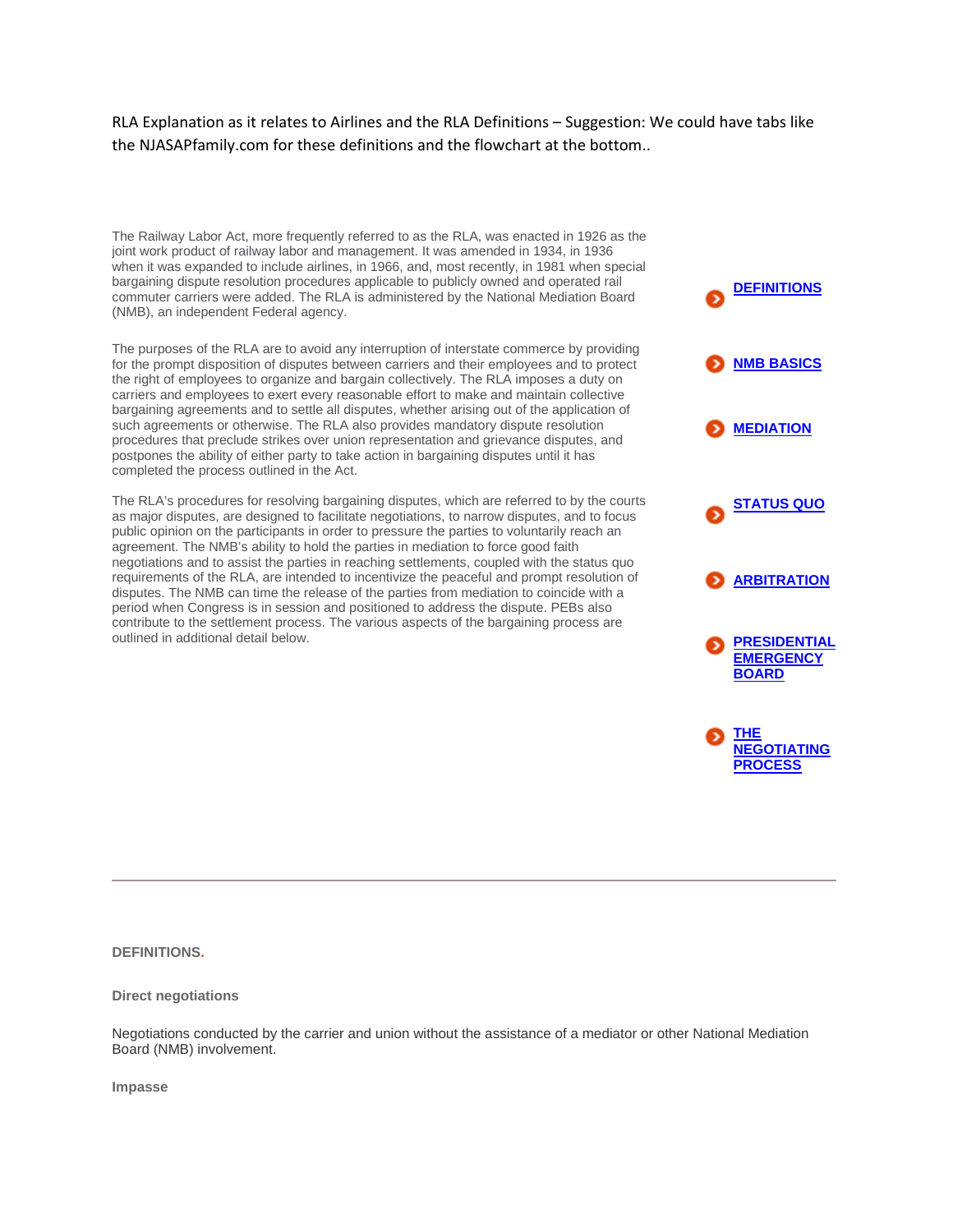Generally, an impasse exists when progress is not being made in negotiations. Typically, the carrier or union invokes the mediation process after an impasse occurs. The carrier and union may file an application for mediation individually or jointly. Under certain circumstances, the NMB may invoke mediation on its own.

### **Mediation**

Mediation refers to negotiations conducted with an NMB-appointed mediator after the parties have failed to reach an agreement in direct negotiations.

# **National Mediation Board (NMB)**

The NMB is an independent agency that performs a central role in facilitating harmonious labor-management relations within two of the nation's key transportation modes: the railroads and airlines.

#### **On the Shelf/On Ice/Recessed**

On the shelf, on ice or recessed are unofficial terms used to describe an NMB decision to postpone any additional mediatory efforts for a specific period of time while declining to release the parties. At this point, the self-help options available to a carrier and union are indefinitely frozen.

#### **Railway Labor Act**

The Railway Labor Act (RLA) is the federal statute governing collective bargaining, representation and grievance processing in the airline and railroad industries.

#### **Section 6**

Section 6 refers to the provision of the RLA obligating carriers and unions to provide timely notice of intended changes to rates of pay, rules and working conditions. A Section 6 "Notice of Intended Change," triggers the parties' obligation to commence direct negotiations.

**NMB BASICS.**

Established by the 1934 amendments to the Railway Labor Act, the National Mediation Board (NMB) is an independent agency that performs a central role in facilitating harmonious labor-management relations within two of the nation's key transportation modes – the railroads and airlines. The NMB's integrated processes are specifically designed to promote three statutory goals:

- 1) the prompt and orderly resolution of disputes resulting from the negotiation of new or revised collective bargaining agreements;
- 2) the effectuation of employee rights of self-organization where a representation dispute exists; and,
- 3) the prompt and orderly resolution of disputes regarding the interpretation or application of existing agreements.

**What is the NMB?**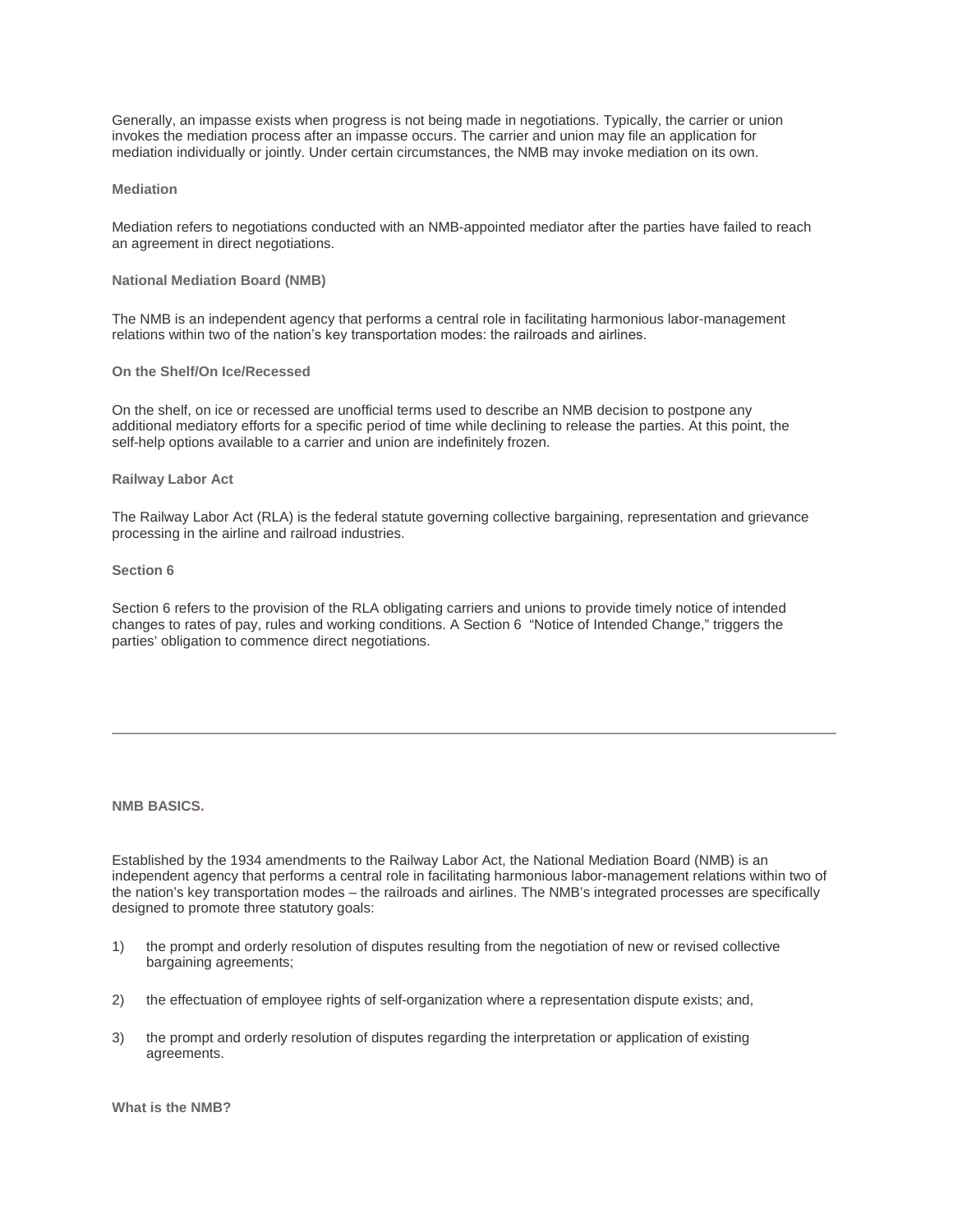The NMB is a federal agency created by the RLA to administer the Act and effectuate its purposes, including collective bargaining and representation disputes in the rail and air industries. The NMB mediates negotiations, assists with grievance resolution, and resolves representation disputes through employee elections.

### **Who are NMB members?**

The NMB consists of three members appointed by the President of the United States and confirmed by the Senate to serve a three-year term. No more than two members of the NMB may be of the same political party. A member may continue to serve while a replacement appointment or reappointment is pending. The NMB also employs staff mediators and other specialists to assist it in its work.

### **MEDIATION.**

Mediation serves to foster the prompt and orderly resolution of collective bargaining disputes in the railroad and airline industries. These disputes, referred to as major disputes, involve the establishment of or changes to rates of pay, rules and working conditions. In its mediatory role, the Board may employ a variety of methods, including traditional mediation, interest-based problem solving or other types of facilitation.

NMB mediators often play an active role in the negotiation process, including determining the frequency, times, dates and locations for negotiations. Historically, some 97 percent of all NMB mediation cases have been successfully resolved without interruption to public service. Since 1980, only slightly more than one percent of cases have involved a service disruption.

**How does mediation get started under the RLA?**

If the carrier, the union, or both are dissatisfied with the progress of direct negotiations, either or both parties may apply to the NMB for a mediator assignment. The RLA requires the NMB in such cases to "promptly put itself in communication with the parties" and to "use its best efforts, by mediation, to bring them to agreement."

**How are mediators selected?**

The NMB employs several staff mediators who are selected for their experience and knowledge in labormanagement relations and dispute resolution. The Board selects a mediator for a particular case based on mediator availability, knowledge and experience.

**How long does the NMB keep parties in mediation?**

There is no rule for how long mediation will last in any particular case. The Board has the discretion to decide whether and when to terminate mediation. Some mediation cases have lasted several weeks while others have lasted several years.

**How does a mediator help parties reach agreement?**

Mediators cannot require the parties to reach an agreement; however, skilled mediators often suggest practical solutions to difficult issues. They have been trained in techniques that serve to engage the parties and to foster compromise, and ultimately, progress in bargaining. The NMB supervises the mediator and retains the authority to decide when and if mediation should be terminated thereby releasing the parties to engage in self-help measures.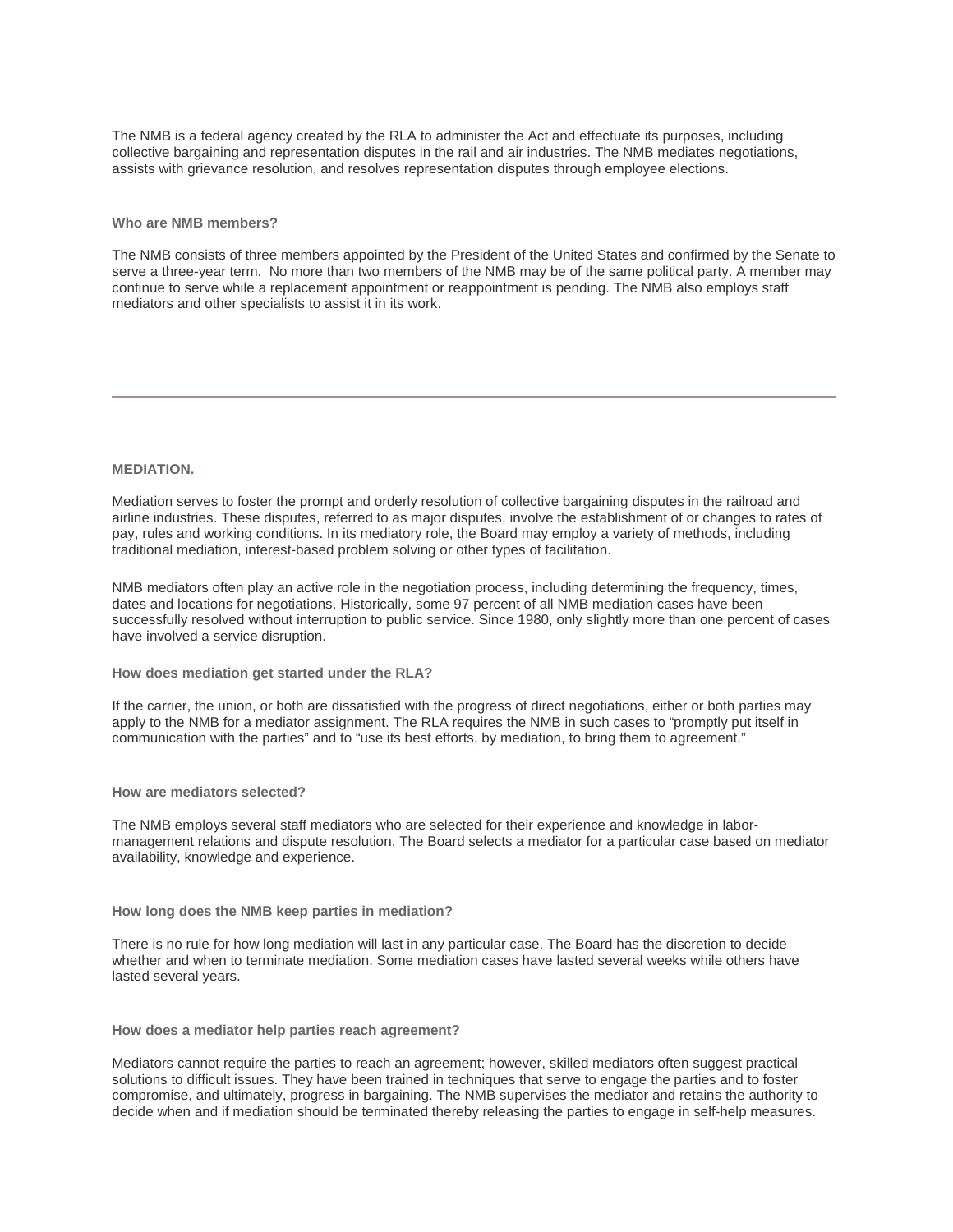The Board uses its authority to release or to delay the release as a form of pressure on both sides to induce movement toward an agreement.

**Are the carrier and union legally obligated to reach an agreement in direct negotiations or mediation?**

The RLA requires carriers and unions to "exert every reasonable effort to make and maintain agreements concerning rates of pay, rules, and working conditions." However, this provision does not compel either party to accept any particular proposal, and the courts generally do not question the parties' bargaining positions.

**Who can decide to end mediation?**

The mediator, alone, cannot end mediation. Rather, the Board will make a determination based upon the mediator's report, and sometimes, based on discussion between Board members and the negotiating parties.

**Does the NMB terminate mediation if one of the parties appears to be using mediation as a means of moving closer to the cooling off period and/or the ability to engage in self-help?**

The NMB does not have the jurisdiction to decide whether a party has engaged in good-faith bargaining. Such determinations are reserved to the federal courts. However, the Board, preferring not to reward bargaining strategies undertaken to avoid agreement, may request the mediator slow the pace of mediation if he or she observes one or both parties attempting to rush the process rather than genuinely working to reach agreement. It should be noted that slow-paced mediation does not necessarily indicate the mediator has observed bad-faith bargaining by either party.

**How much notice does the NMB provide prior to ending mediation?**

When the mediator determines mediation should not continue, he or she temporarily suspends mediation so he or she can report to the Board. At that time, a Board member may enter mediated negotiations in a final effort to convince the parties to continue talks rather than to release them into the cooling-off period. However, if progress cannot be made, either the mediator or NMB member may advise the parties that mediation will soon conclude. The Board also has the power to recess negotiations as an alternative to release.

#### **What does the NMB do to end mediation?**

The RLA states that if the Board's "efforts to bring about an amicable settlement through mediation shall be unsuccessful," the Board will attempt to "induce the parties to submit their controversy to arbitration." In practice, the Board extends a proffer of arbitration, which would put the parties' outstanding contractual issues before an arbitrator for resolution.

**Can the Board place mediated negotiations on the shelf, on ice or recess them rather than releasing the parties?**

Yes. The Board has the authority to slow mediation down or even suspend it as way of putting pressure on the parties to reexamine their positions and to work toward an agreement. When the Board acts in this manner, a release from mediation, a pre-condition for exerting economic power to secure changes in rates of pay, rules and working conditions, is not available to the parties until and unless the NMB later releases the parties.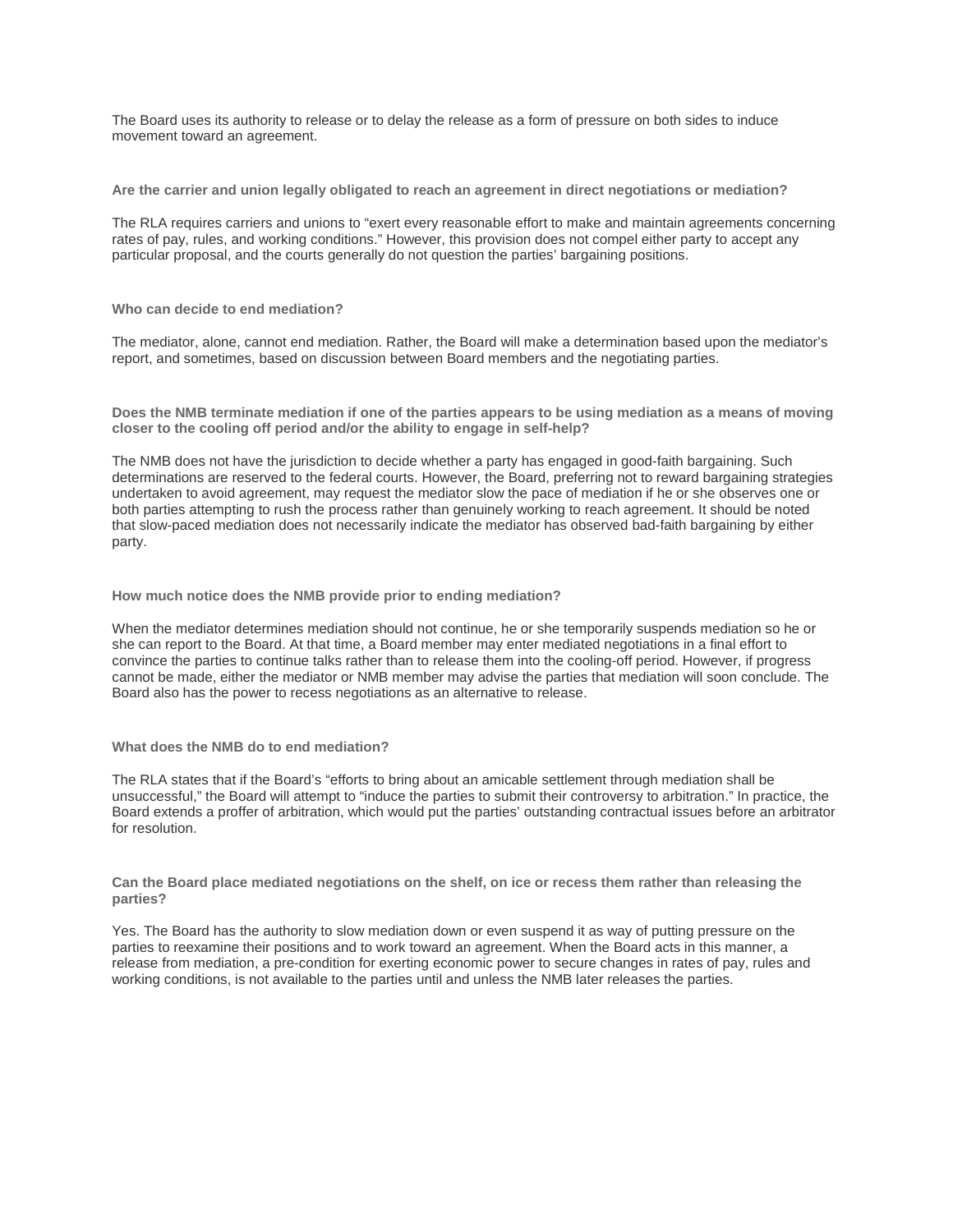## **STATUS QUO.**

The status quo is comprised of those rates of pay, rules and working conditions in effect at the time of direct negotiations and ending once an agreement has been reached or when the statutory negotiation process is exhausted at the end of the 30-day cooling off period. During the period of the status quo obligation, carriers are prohibited from changing rates of pay, rules and working conditions except as provided for in agreements. Unions are prohibited from engaging in any form of self-help against the carrier for the purpose affecting negotiations. The question of whether the carrier's obligation to refrain from making changes to the status quo during negotiations over an initial agreement is unsettled in the courts.

**What type of conduct does the status quo obligation prohibit?**

Generally, any conduct designed to cause economic injury to the other is prohibited, including carrier-initiated changes to rates of pay, rules and working conditions, and employee sick outs, maintenance write-up campaigns and strikes.

**What type of conduct is permissible during the status quo period?**

Either party has the right to engage in lawful activity designed to educate and inform its constituency or the public of its position. A good example of permissible conduct is informational picketing.

**ARBITRATION.**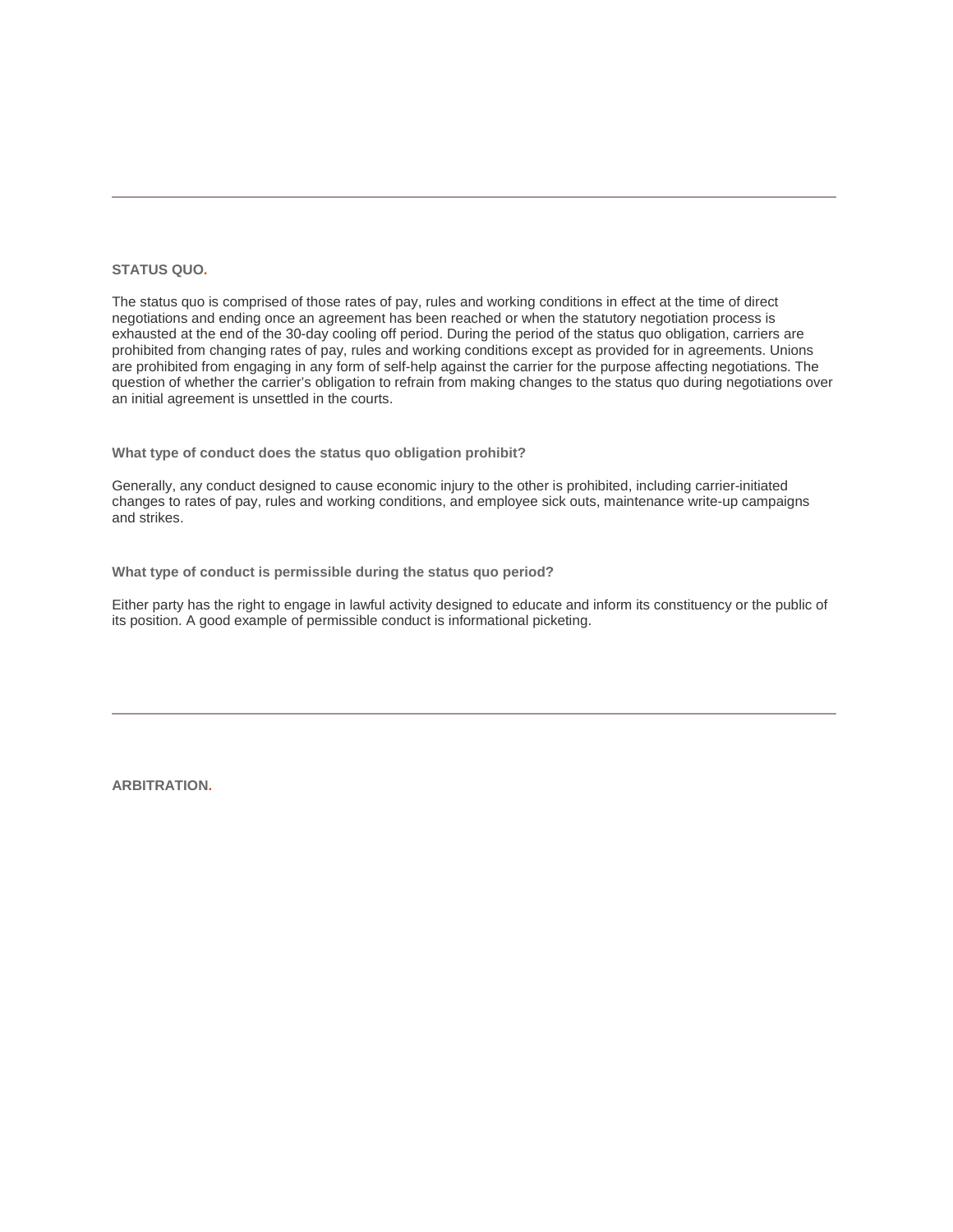The proffer of arbitration is the Board's offer to arbitrate the remaining contract disputes. The proffer officially terminates the Board's mediation role. One of several scenarios will result from the offer:

- **SCENARIO #1** If either party refuses to arbitrate the dispute, the Board's mediation services officially end and the 30-day countdown to self-help, more commonly referred to as the cooling off period, begins. The Board will issue a notice to this effect delineating the precise moment when the status quo obligation terminates.
- **SCENARIO #2** If neither party responds to the proffer of arbitration, the countdown does not start and the mediator is no longer obligated to "exert every reasonable effort" to assist the parties in reaching agreement; however, the NMB may attempt to move the process forward from time to time. If, at a later date, either party officially rejects the proffer of arbitration, the 30 day countdown will begin. Conversely, if the parties accept the proffer, arbitration will commence.
- **SCENARIO #3** If one party accepts arbitration, but the other does not respond, the countdown does not begin.
- **SCENARIO #4** If both parties accept arbitration, the open or disputed issues will be submitted to a board of arbitrators selected under in accordance with procedures established by the RLA.

**Is there any obligation to accept the Board's proffer of arbitration?**

No. The Act does not compel the parties to submit their negotiation disputes to arbitration.

**If the parties accept the proffer of arbitration, what is arbitrated?**

The parties retain sole discretion regarding what issues to arbitrate. If, however, the parties cannot agree on the issues, they may be considered to have rejected the proffer of arbitration.

The RLA requires the parties to agree in writing on the precise issues to be submitted to arbitration for decision. Once an arbitration agreement has been signed, it may not be unilaterally modified or revoked. The Board of Arbitration will conduct interest arbitration although final-offer arbitration is permissible if both parties agree.

# **What is the 30-day cooling off period?**

If either party refuses the proffer of arbitration, the NMB must immediately notify both parties that mediation has failed and for 30 days thereafter no changes may be made to rates of pay, rules, working conditions or established practices. The written notice is known as a "release" from mediation. The 30-day period following the release is known as the 30-day cooling off period. During the cooling off period, the Board may actively encourage the parties to meet and attempt to resolve their dispute through negotiations. At the end of the 30-day cooling off period, the parties may engage in self-help, subject to the establishment of a Presidential Emergency Board.

# **PRESIDENTIAL EMERGENCY BOARD.**

In rare situations, when a dispute "threaten[s] substantially to interrupt interstate commerce to a degree such as to deprive any section of the country essential transportation service," the NMB may recommend to the president of the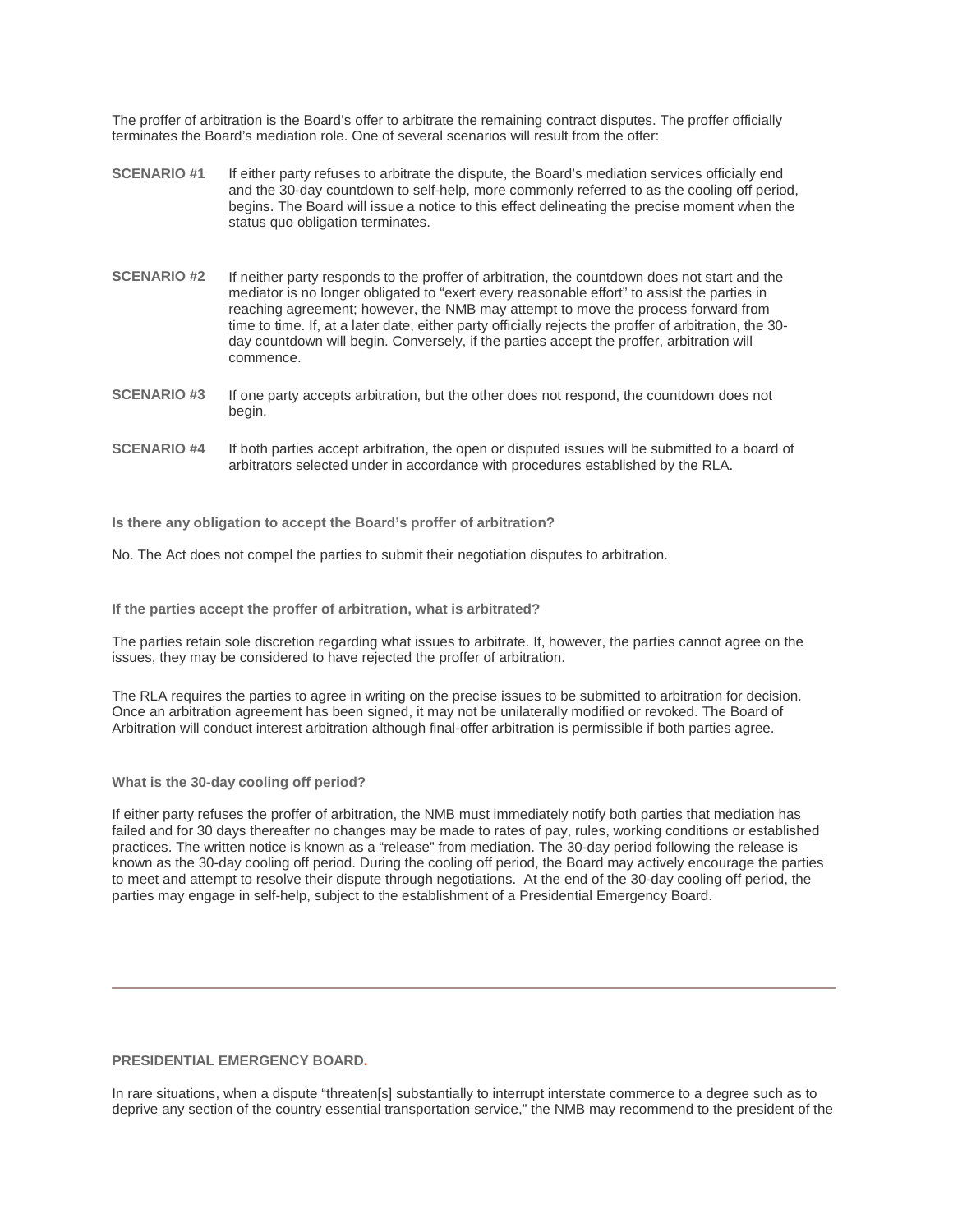United States that he or she create a Presidential Emergency Board (PEB) to investigate the dispute and make recommendations for resolution. A PEB, once convened, temporarily extends the obligation to maintain the status quo.

More specifically, creation of a PEB stops a strike, lockout, or other form of self-help, generally, for 60 days. The emergency board has 30 days to issue a report, which typically includes recommendations for settling the dispute; this period may be extended by the president. After the PEB reports to the president, the parties are released into another 30-day cooling off period to consider the PEB's recommendations as potential basis for an agreement. If an agreement cannot be reached by the conclusion of the second cooling-off period, the parties are free to engage in self-help, including strikes, lock outs, and unilateral changes in terms and conditions of employment absent legislative action by Congress to the contrary.

**THE NEGOTIATING PROCESS.**